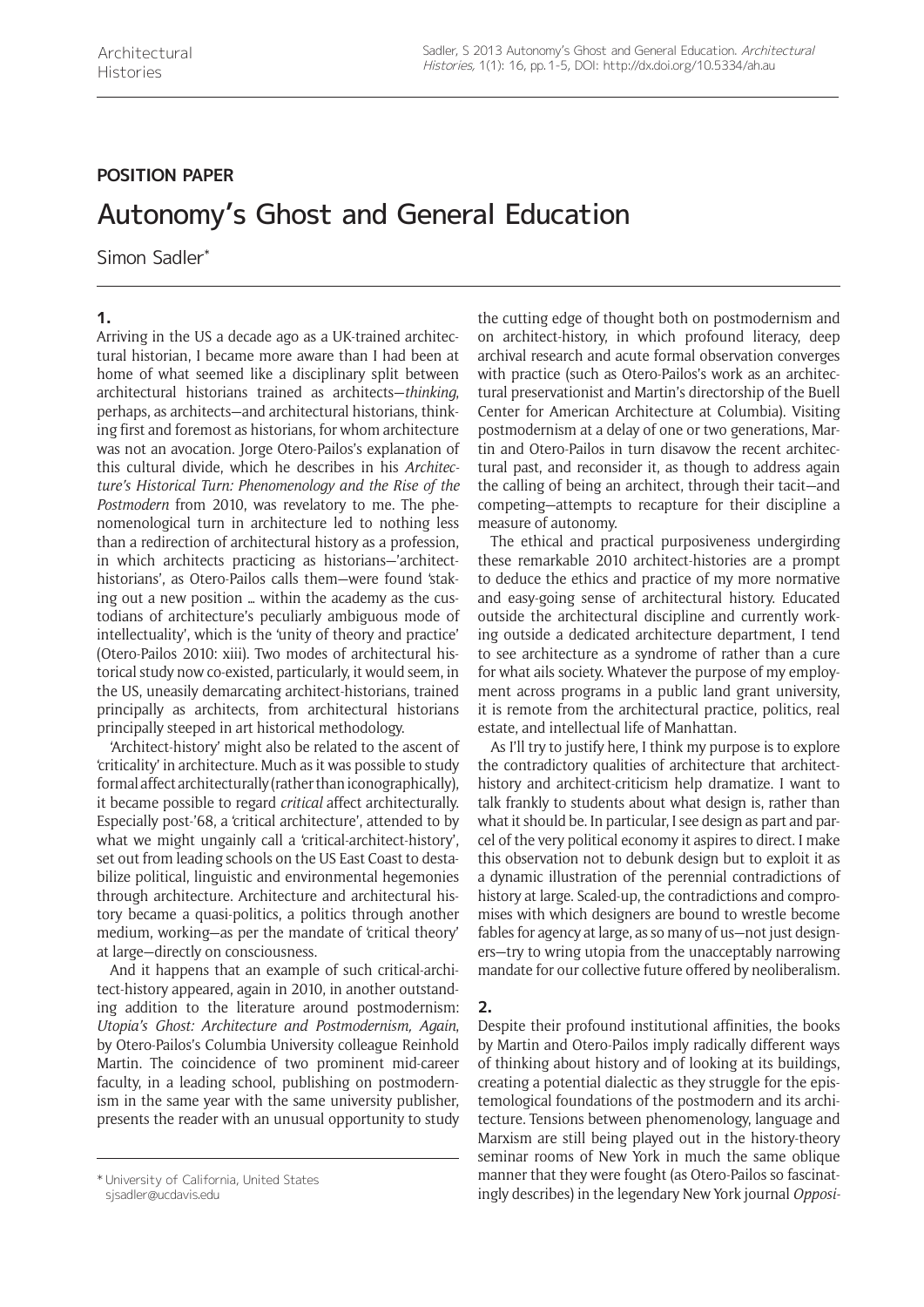*tions* (1973–84). At the risk my over-simplifying their findings, Otero-Pailos portrays postmodern architecture as an introspective *refuge* from political economy, and Martin portrays postmodern architecture as the *accomplice* (but double agent) to political economy.

In *Utopia's Ghost*, Martin explores the fate of politics under the postmodern regime. His intellectual method principally combines the Frankfurt School and Michel Foucault to seek out Ernst Bloch's principle of hope in these ugly days of neoliberalism: look hard enough, think hard enough, and another vestigial utopianism, utopian in the proper sense, moves through design, Martin suggests. It is nowhere, but immanent to the system itself. In *Architecture's Historical Turn*, conversely, Otero-Pailos tracks with supreme clarity the sublimation of the political into the phenomenological, watching as men of the left like Kenneth Frampton shored up the 'space of place' through Critical Regionalism, or as politically undeclared figures from Jean Labatut to Charles Moore opened an 'existential space' to politically undeclared Cold War subjects.

At a certain level, then, Otero-Pailos and Martin split the *Gemeinschaft*-systems dialectic (as identified by Alan Colquhoun (Colquhoun 2002: 221)) between them, their narratives growing from one root or the other, rather than in conversation. Otero-Pailos's history privileges the broadly *Gemeinschaft* (community-making) interests of postwar architecture. These were a common concern after the Second World War, present, for instance, in Team X in the 1950s and 1960s. But Team X made them part of a *dialectic* with the incipient systems theories, which are Martin's central concern. Of systems and capital, Otero-Pailos makes no mention, avoiding systemic abstractions of any sort in favor of discourses grounded in intellectual networks, while Martin shows little interest in phenomenology or disciplinary kinship, concentrating attention instead on the circulation of signs.

For Otero-Pailos the postmodern turn was away from modernism's technical advance, primarily understood as the Cartesian abstraction of space and time, back to the supposed roots of human experience recoverable through ontology (Otero-Pailos 2010: xi). If we are to take Martin's project at face value, conversely, it says that the epistemological turn to systems *is* postmodernism, a stance so ethically irreproachable as to be censorious. He re-reads *Learning from Las Vegas*, for instance, not as an account of Yale students reveling on the Strip, but as a biopolitical scientific instrument (Martin 2010: 6), with little of the charity of the sort registered by Aaron Vinegar's study of the same book, which invited us to pause at the tender sight of Robert Venturi's arm draped around Denise Scott-Brown's shoulder (Vinegar 2008). All sentimentality becomes suspect in Martin's reading. Invoking Adorno's maneuver of condemning all poetry after Auschwitz, Vincent Scully's shingle style is denounced by Martin as an abomination against the backdrop of the Vietnam War (Martin 2010: 41).

Shingles in the age of napalm were paradoxical, and postmodernism did disconnect signs from the real; but if postmodernism is haunted by the utopian, how can we tell when the shingle is functioning as a false consciousness, and not rather beseeching us to return to the ways

of peace and a renewed attention to nature-as-nature? But such hesitant analysis is not the business of these books. Such are their powers of persuasion that the effect of Otero-Pailos's book is to make one say, 'of course. It was all phenomenology'. The effect of reading Martin is to make one say, 'of course. It was all the control society'. Explaining away the drama of these histories as merely 'operative', though (to draw on Manfredo Tafuri's critique of architecthistory geared toward current practice Tafuri 1976), would risk woefully underrating their deep archival scholarship and erudition, when we really need to be analyzing the subtlety with which their histories imply a praxis. Where Otero-Pailos's history tentatively finds an architectural truth through materiality and space, Martin's finds an architectural false consciousness in need of historicalmaterialist criticality.

It is possible then to intuit recommended courses of action correlating with the books' respective emphases to imagine architectural responses to our postmodern displacements. Postmodernism was so much more complicated than gimcrack pediments and semiotics, these two essential studies tell us, that to think through it historically is to be forced to confront the present. Martin establishes the case for architecture as a type of 'hacktivism', Otero-Pailos for a sort of 'vanguard preservation' (my crude characterizations, not theirs). Place-making would be a natural, somewhat introspect praxis for those architects moved by the work analyzed by Otero-Pailos. For Otero-Pailos, postmodernism in retrospect was something like a utopia-through-caring that diminished the partisan tendencies and overblown discourses typical of avant-gardism, while for Martin, utopia is something that must be *fought* for through designs that disrupt the myth that all is well. (Indeed, Martin seems to be arguing that because the most advanced postmodern projects refused to cohere semantically, they tacitly refused to end modernism: their pastiche was a return of the repressed.) More explicitly, Martin demands that architects focus once again on *housing*, with its deep roots in modernist reformism, which we can reasonably assume he regards as a vantage point for an outward-looking critique of the political-economic *system*.

When architects return to the challenge of housing, it will be to offer, Martin says, 'a *counterdiagram* to that of the camp [in Giorgio Agamben's sense of humans excluded from legal protection] and of the gated enclave' (Martin 2010: 26). The housing type which will awaken architects will be insistently *public* (not public / private, not affordable, not sustainable, but collective), clarifying the distinction between what is real in architecture and what is not (Martin 2010: 147). Otero-Pailos's praxis is less explicit—his book is a lucid history, Martin's is a series of confounding essays based around history—but can probably be intuited from the gutsy disdain with which he describes the second generation of US phenomenologists emerging in the wake of 1968 and the poststructuralism of Jacques Derrida, Gilles Deleuze, Roland Barthes and Michel Foucault, who undermined or at least modified Sartrian existentialism. Now in powerful positions of seniority (including at these authors' home base of Columbia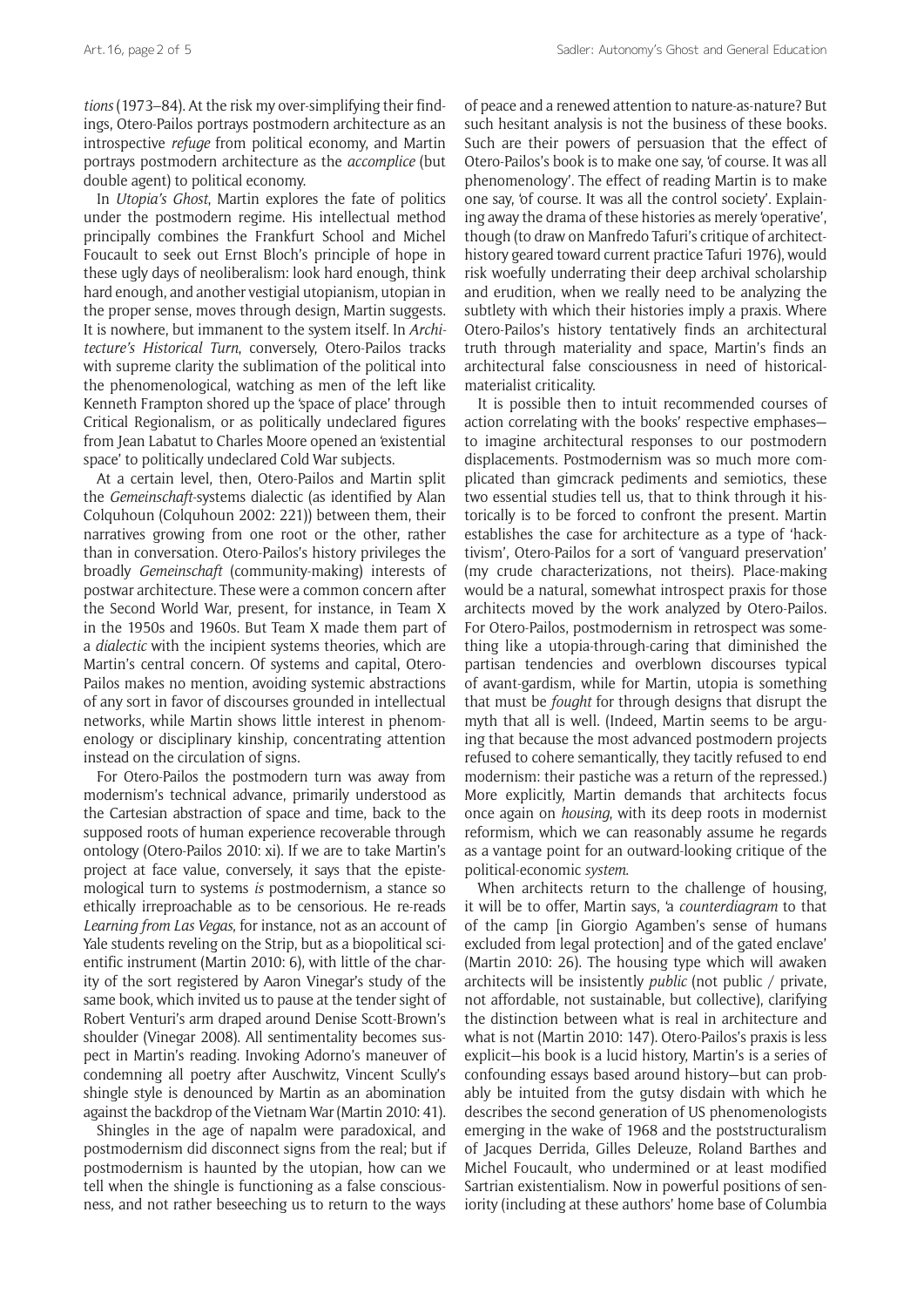University), the second generation of US phenomenologists turned against the pastoral, subject-centering possibilities of phenomenology, so that in an apparent reversal of phenomenology's promise, deconstruction started to stand for the opposite: no authenticity, no stable experience, no stable history, appropriating the 'impossibilityof-dwelling' arguments presented by Theodor Adorno and adopted by Francesco dal Co.

Indeed, postmodern architecture gave us the 'architect as a professional melancholic' (Martin 2010: 148), as Martin reminds us. Yet one thing that seems almost willfully absent in these fresh accounts of postmodernism is why an earlier generation of architects caved in to a sort of pragmatism about design's capacity to steer the behemoth of modernization. Willful, because this new wave of architect-history, despairing against the withdrawal of a preceding postmodern generation and rightly troubled by the degeneration of civil society since, tacitly revive the sense that architects have privileged insight into predicaments of Being and political economy (predicaments that actually beset us all). But despite its titanic ability to help us understand totality (a totality that includes Otero-Pailos's phenomenological postmodernism on the one hand, and Martin's historical materialist postmodernism on the other), architecture and its histories require a certain theoretical modesty and realism. Vitiated by circumstance, architecture offers only weak moral or political guidance or capacity to prompt the massive change which would otherwise seem to be the domain of the architectural medium. Architecture mostly produces and reproduces its era, including its circumstantial wrinkles and contradictions. In this it is all too much like the grind of politics at large rather than a substitute for it.

Utopia's ghost is still present in architecture, as Martin shows, and so too, in these books, are the ghosts of architecture's belief in its own autonomy and vanguardism. Hence perhaps the lacuna in the books about the actual business of architecture—its tuition fees, academic appointments, capital, and clients. The books imply instead that form, language, thought and projects are architecture's core business—a hangover of autonomy and vanguardism. I don't think that is their authors' intention at all—in many ways, Otero-Pailos pulls back the curtain on academic politics, while Martin is absolutely correct to draw our attention to the constituent part that language and representation plays in oppression, thus combining poststructuralism with Marxism. His insistence in *Utopia's Ghost* that housing is the soul of architecture is a levelheaded way of addressing something tangible to the poor. Still, that project celebrates modern architecture's traditional competence, which is progressive reformism: working with what *is*. And this renews the main challenge of all sincere bourgeois reformism, which is finding meaningful alliances and constituencies in the populace. What will then start to matter more than the means (architecture) will be the politics (resources, organization, and so on). at which point architecture's already *relative* powers of autonomy and leadership are diluted still further.

Both books claim to be about expansive and even global discourse but are preoccupied with immediate predecessors and colleagues, mostly male and white, in an axis barely longer than the four hour drive from Cornell to Princeton. That doesn't chime with the wide social webs to which contemporary progressive politics are now appealing. Otero-Pailos rearranges the nodal points of American academic architecture's discursive net, but the field over which that net is thrown is mostly familiar. Martin memorably describes power and discourse 'topologically', and yet he can step out of that topology seemingly at will how else would his critique of it be possible? Such is the ghost of autonomy. Bold in their declination to flatter senior colleagues on promotion committees, the authors nonetheless remain loyal to architecture itself, placing it front and center of contemporary history: in pointing out its past mistakes, they imply that those mistakes can be learned from, corrected, so that we might yet design a better day. Systemic self-regulation indeed.

These histories save architecture from external threats *and* from itself. Let it be said that such coruscating selfcriticism is one of the discipline's most remarkable and admirable traditions—can we imagine any other profession (say, law or medicine) doing the same? But it possibly limits the books' audiences mostly to architects rather than to students of postmodernism at large, for whom Grey and White are just colors. And thus Martin is able to make sense of his tenure in the system of architecture of which his critique is so rigorous: 'with architecture's help, we might yet discover postmodernism's paradoxical modernity' (Martin 2010: 92). Martin works deftly to rescue the best postmodern architects, like John Hejduk and Aldo Rossi, from the ignominy that his critique otherwise heaps upon them; even Léon Krier gets a pass as a utopian, at least until Martin notes that Krier's utopianism was so over-determined that he bears comparison not with the ghosts of utopia but to Albert Speer. Despite Martin's unflinching criticism of Peter Eisenman as playing into the very linguistic environment from which he thought he was reclaiming architectural autonomy, their mutual interest in the project for autonomy in architecture, their shared concern to keep architecture as a product of agency rather than 'environment', keeps Martin and Eisenman talking to one another (literally).

The tacit importance of architectural autonomy is underscored by Martin's relentless criticism of any breach of the *art* of architecture, a criticism bordering on a bad faith toward so many historical figures who imagined themselves doing good through the populist deployment of architecture—listing figures who would in any universe other than architect-history be most surprised to find themselves keeping one another's company, such as Denise Scott Brown and Richard Buckminster Fuller, jointly accused of selling out design to the domestication of science (Martin 2010: 36–7). Architecture is wishedfor as an island of reason, authorship, critique and ontological insight amid the ecology of systems, networks and codes which, as Martin relates so disturbingly, undergird the faceless, post-humanist and often violent processes of modernization and globalization. In the same way that Martin's analysis groups together some odd architectural bedfellows, so it does some odd political bedfellows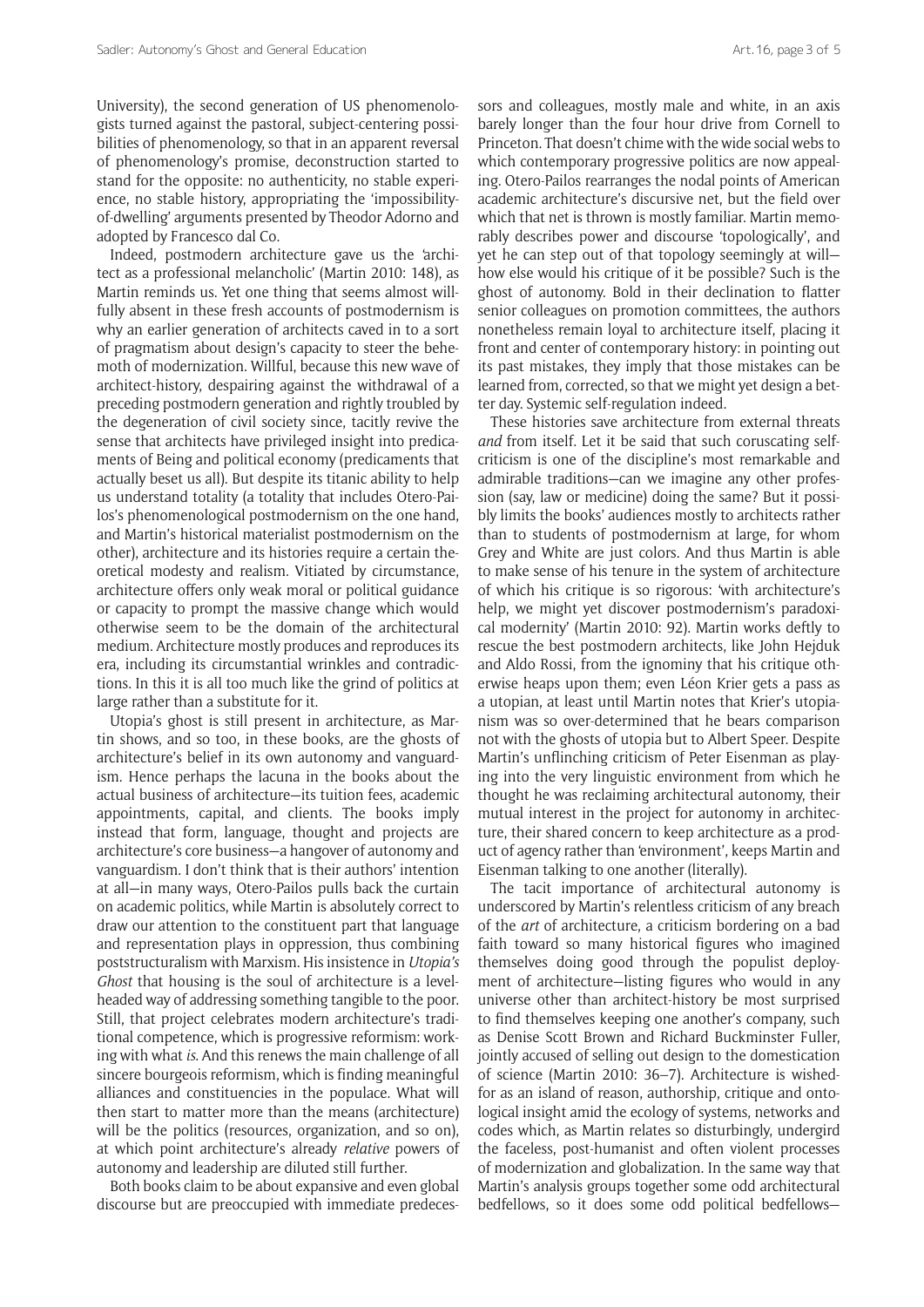since Noam Chomsky privileged syntax over semantics, for example, he can be connected to Marshall McLuhan, who delinked the medium from the message, and to Richard Nixon, who delinked the dollar from the gold standard. Epistemologically, cybernetics in this account fundamentally equates with evolutionary biology, which equates with free-market capitalism; all things are interchangeable, without categorical difference—a vision of the total system worthy of the Santa Fe Institute itself.

Where to stop? I wonder whether it would be possible to acknowledge these broad ideological, institutional and epistemological patterns and fallacies, yes—but only as part of the enduring story of an architectural discipline ever-imbricated in modernization; ever part of the web, ever at risk of speaking the dialectic of Enlightenment, ever subject to language games, ever part of the general bourgeois reformism which anticipated a stable social system with total technological control over the environment. and which somehow incorporated the dream of endless affluence too. This condition—or tragedy—taken as read, we can begin to seek out its nuances and contradictions as well. Rather than homogenize postmodernism into an Ouroboros to be succeeded by a relentless deconstruction, it might be worth probing postmodernism, Yet Again, for the contradictions which, I am sure, are inherent to all efforts to create architecture. The historical personalities of these books are worth reading about *because* they were trying to wring out the potential of architectural design as practice and contemplative object. There are some interesting politics buried in architectural phenomenology (as Otero-Pailos intimates) and even in that ultimate systems bogey of cybernetics. Systems were another architecture, collusive with, and yet *enquiring* of, the broader force of modernizing history—much like regular architecture, an apparatus that reproduces the struggle to manufacture the world and yet change it.

Design's relentless contradictions—inherent to its wrestling with totality, whether it wants to or not—are the main source of my own fascination with modern architectural history. I admire and assign these books because I find them *both* persuasive, even though they somewhat contradict one another, as they trace, from the loftiest vantage points of the discipline, the different 'strata' of architectural experience and political economy (Otero-Pailos describing the existential affect that can be wrenched by architecture from the abyss of capital and language denounced by Martin). But I'd also like to restore the missing dialectical tension between them. The political and the phenomenological co-existed for some post-war historians and architects, especially those trained in Italy; Vittorio Gregotti, Giancarlo de Carlo, Aldo Rossi, and so forth started to de-emphasize phenomenology in favor of Frankfurt School Marxism, but were therefore immersed in both schools of thought, as neo-Marxism itself explored the deepening existential contradictions of capitalism which (I am reminded in these books) were imported into architecture by the likes of Frampton and Colquhoun.

Ultimately, I am unconvinced that design as we know it is capable of reconciling societal or existential contra-

dictions and that, as long as it doesn't deepen them, it's a largely pragmatic practice—straddling the line between instrumentalism and critique, technique and humanism. Architecture services capital while trying to extract from it aesthetic or public value. Architecture's graduate schools at once accommodate an elite design 'one per cent' *and* a universalist Habermasian coffee house with a 'free press' the public sphere under a bell jar.

### **3.**

My own bell jar—a large public university for the five per cent, shall we say—is bigger, and more brittle. Yet I tend to think of universities as a whole as design schools scaledup, complete with their designs on society, some of them brazenly positivist, some brazenly critical, a few quietly utopian, many rather quaint. (Where better to conceive of a world after neoliberalism than in an institution born before neoliberalism, though many university managers are dismissive of that fact?) As design is scaled-up to the university at large, so too are the contradictions of design scaled up, so it is didactically good for students to observe in microcosm the travails of Manhattanite architectural practices faced with a complex and a contradictory reality. Despite design's aspirations to 'be' politics, by 'hacking' consciousness, it is hostage to its present. It is less a 'way out' than a 'way in' to the facts of life. And in this is its object lesson in the possibility and limitations of agency. As an art of compromise, architectural design above all dramatizes and clarifies our conundrums. While architecthistory sets out to shore up the role of a cadre *of* architecture, a more normative architectural history can shore up a political constituency *for* architecture, supportive of that discipline's dreams of a transparent, humane and critical decision-making capable of thinking through the contradictions that constitute the whole. The monumental clarity with which architects can assume positions that historians can in turn describe to a wider public are vital for the pedagogical model which is my lot. Astounded, I suspect, at the confidence with which architecture eventually asserts agency in a world seemingly resistant to it, general-education students of architectural history can be trained to think and see across different registers and across different strategies for negotiating our relationship with political economy and nature.

While there is perhaps a certain obscenity in the belief that design and design scholarship can do much about the world, given the depth of its problems, there is yet something profoundly heartening about design's *will* to reform that resonates with any undergraduate, whether they're based in a studio or in a library or in a laboratory. It is the concision and concreteness of design that makes it an exemplary tool for pedagogy: design lends *form* to our concerns. As the designs of Western political states are dismantled, returning their societies to something essentially pre-New Deal, or pre-welfare state, and in some ways pre-democratic, perhaps eventually making them premodern (rather than postmodern), architectural design is revealed as a hold-out of eighteenth- and nineteenthcentury reform, at its core still pursuing a liberal political hermeneutics (worrying about how to fix the public realm